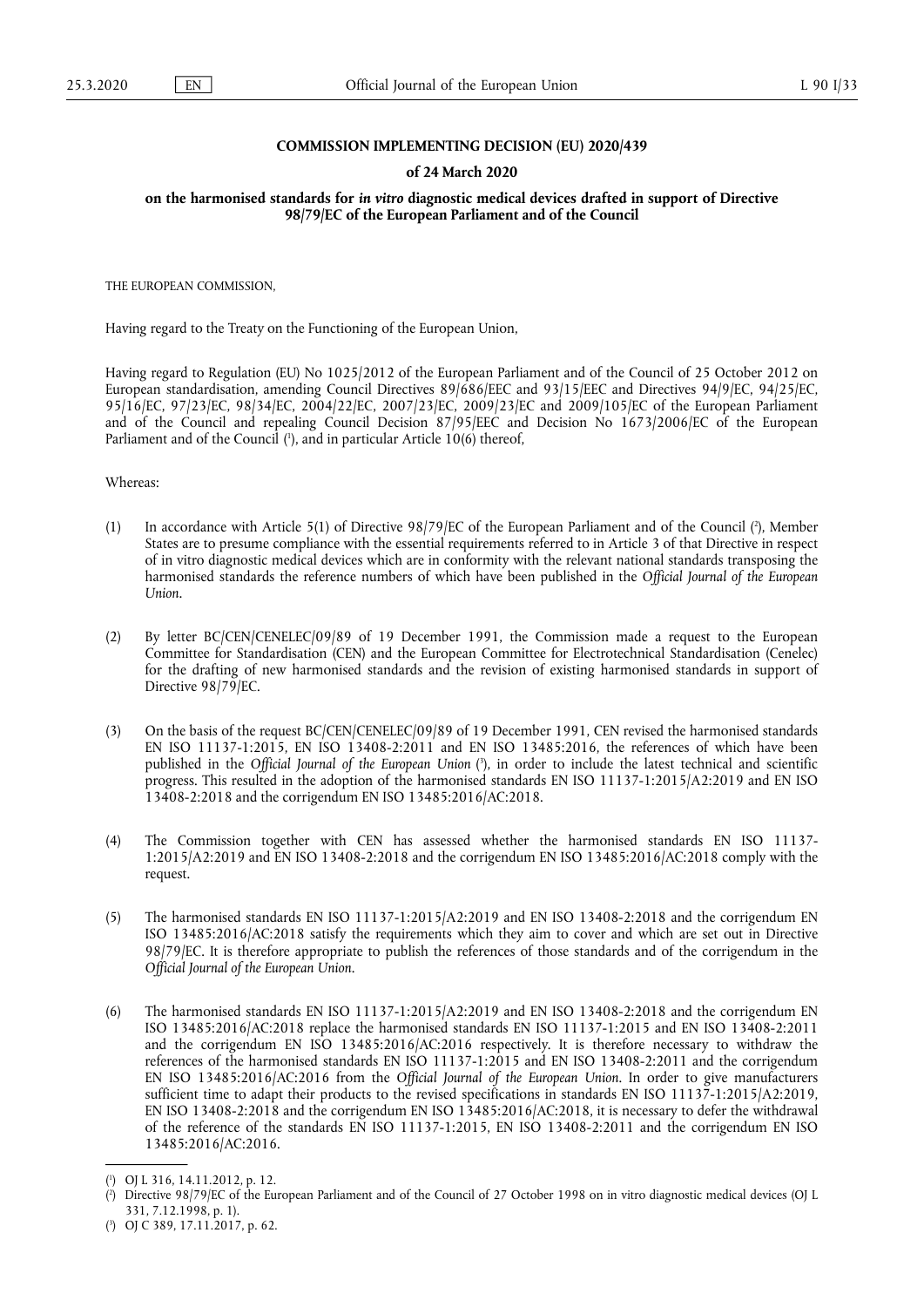- (7) On the basis of the request BC/CEN/CENELEC/09/89 of 19 December 1991, CEN drafted the new harmonised standard EN ISO 25424:2019. The Commission together with CEN has assessed whether that standard complies with the request.
- (8) The harmonised standard EN ISO 25424:2019 satisfies the requirements which it aims to cover and which are set out in Directive 98/79/EC. It is therefore appropriate to publish the reference of that standard in the *Official Journal of the European Union*.
- <span id="page-1-2"></span>(9) In the interests of clarity and legal certainty, a complete list of references of harmonised standards drafted in support of Directive 98/79/EC and satisfying the essential requirements they aim to cover should be published in one act. The other references of standards published in the Commission communication 2017/C 389/04 ( 4 [\) should therefore also](#page-1-0) be included in this Decision. That Communication should therefore be repealed from the date of entry into force of this Decision. However, it should continue to apply in respect of the references of the standards that are withdrawn by this Decision, given that it is necessary to defer the withdrawal of those references.
- <span id="page-1-3"></span>(10) In accordance with the second subparagraph of Article 110(2) of Regulation (EU) 2017/746 of the European Parliament and of the Council ( 5 [\) certificates issued by notified bodies in accordance with Directive 98/79/EC from](#page-1-1) 25 May 2017 are to become void by 27 May 2024. In accordance with the first subparagraph of Article 110(3) of Regulation (EU) 2017/746 a device with a certificate that was issued in accordance with Directive 98/79/EC and which is valid by virtue of Article 110(2) of Regulation (EU) 2017/746 may only be placed on the market or put into service provided that from 26 May 2022 it continues to comply with Directive 98/79/EC, and provided there are no significant changes in the design and intended purpose. This Decision should therefore apply only until 26 May 2024.
- (11) The requirements for *in vitro* diagnostic medical devices laid down in Directive 98/79/EC are different from those laid down in Regulation (EU) 2017/746. The standards drafted in support of Directive 98/79/EC should therefore not be used to demonstrate conformity with the requirements of Regulation (EU) 2017/746.
- (12) Compliance with a harmonised standard confers a presumption of conformity with the corresponding essential requirements set out in Union harmonisation legislation from the date of publication of the reference of such standard in the *Official Journal of the European Union*. This Decision should therefore enter into force on the date of its publication,

HAS ADOPTED THIS DECISION:

### *Article 1*

The references of the harmonised standards for *in vitro* diagnostic medical devices drafted in support of Directive 98/79/EC and listed in Annex I to this Decision are hereby published in the *Official Journal of the European Union*.

#### *Article 2*

Commission communication 2017/C 389/04 is repealed. It shall continue to apply until 30 September 2021 in respect of the references of the harmonised standards listed in Annex II to this Decision.

#### *Article 3*

The harmonised standards for *in vitro* diagnostic medical devices drafted in support of Directive 98/79/EC and listed in Annexes I and II to this Decision may not be used to confer presumption of conformity with the requirements of Regulation (EU) 2017/746.

<span id="page-1-0"></span>[<sup>\(</sup>](#page-1-2) 4 ) Commission communication in the framework of the implementation of the Directive 98/79/EC of the European Parliament and of the Council on *in vitro* diagnostic medical devices (2017/C 389/04) (OJ C 389, 17.11.2017, p. 62).

<span id="page-1-1"></span>[<sup>\(</sup>](#page-1-3) 5 ) Regulation (EU) 2017/746 of the European Parliament and of the Council of 5 April 2017 on *in vitro* diagnostic medical devices and repealing Directive 98/79/EC and Commission Decision 2010/227/EU (OJ L 117, 5.5.2017, p. 176).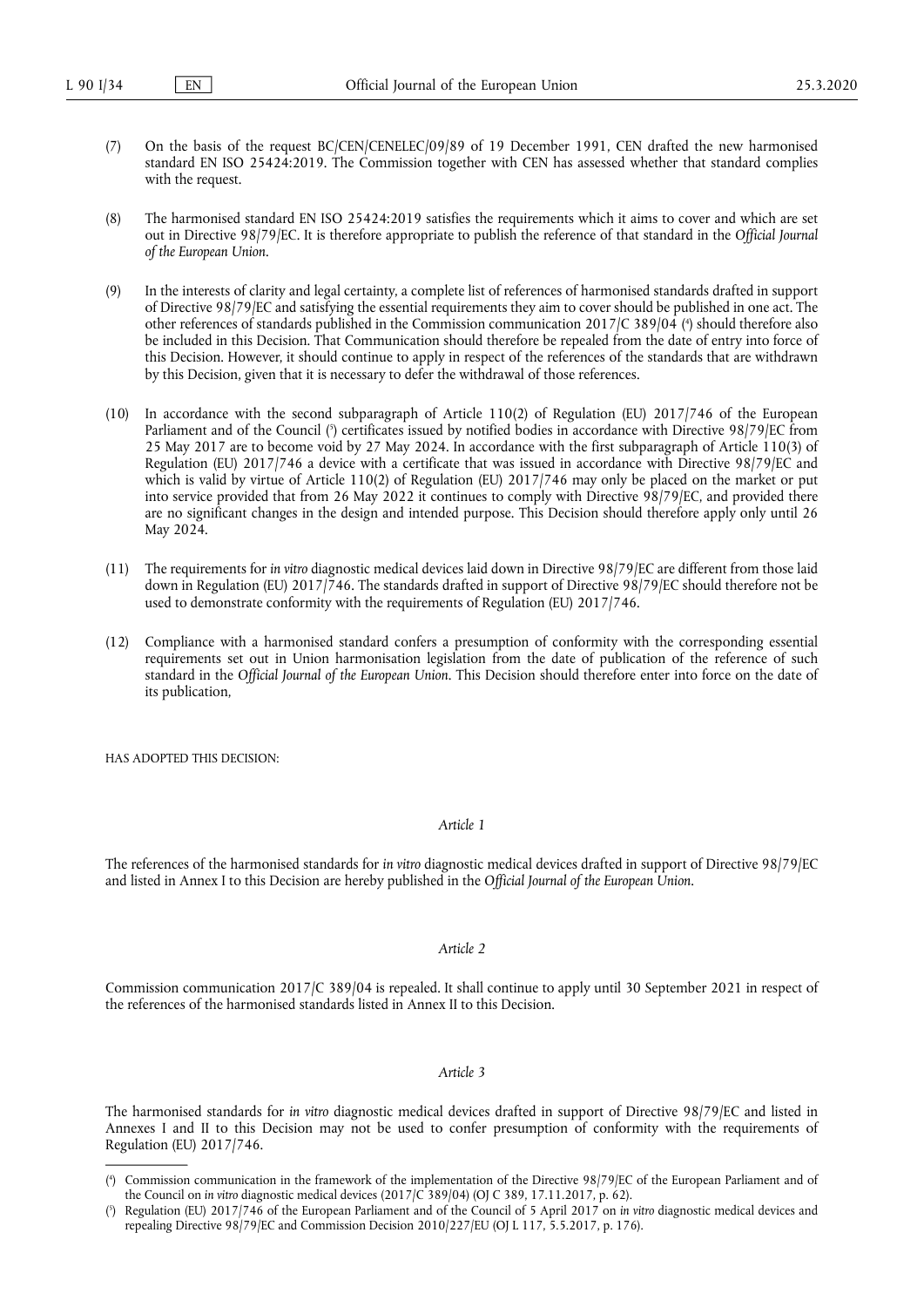# *Article 4*

This Decision shall enter into force on the day of its publication in the *Official Journal of the European Union*.

It shall apply until 26 May 2024.

Done at Brussels, 24 March 2020.

*For the Commission The President*  Ursula VON DER LEYEN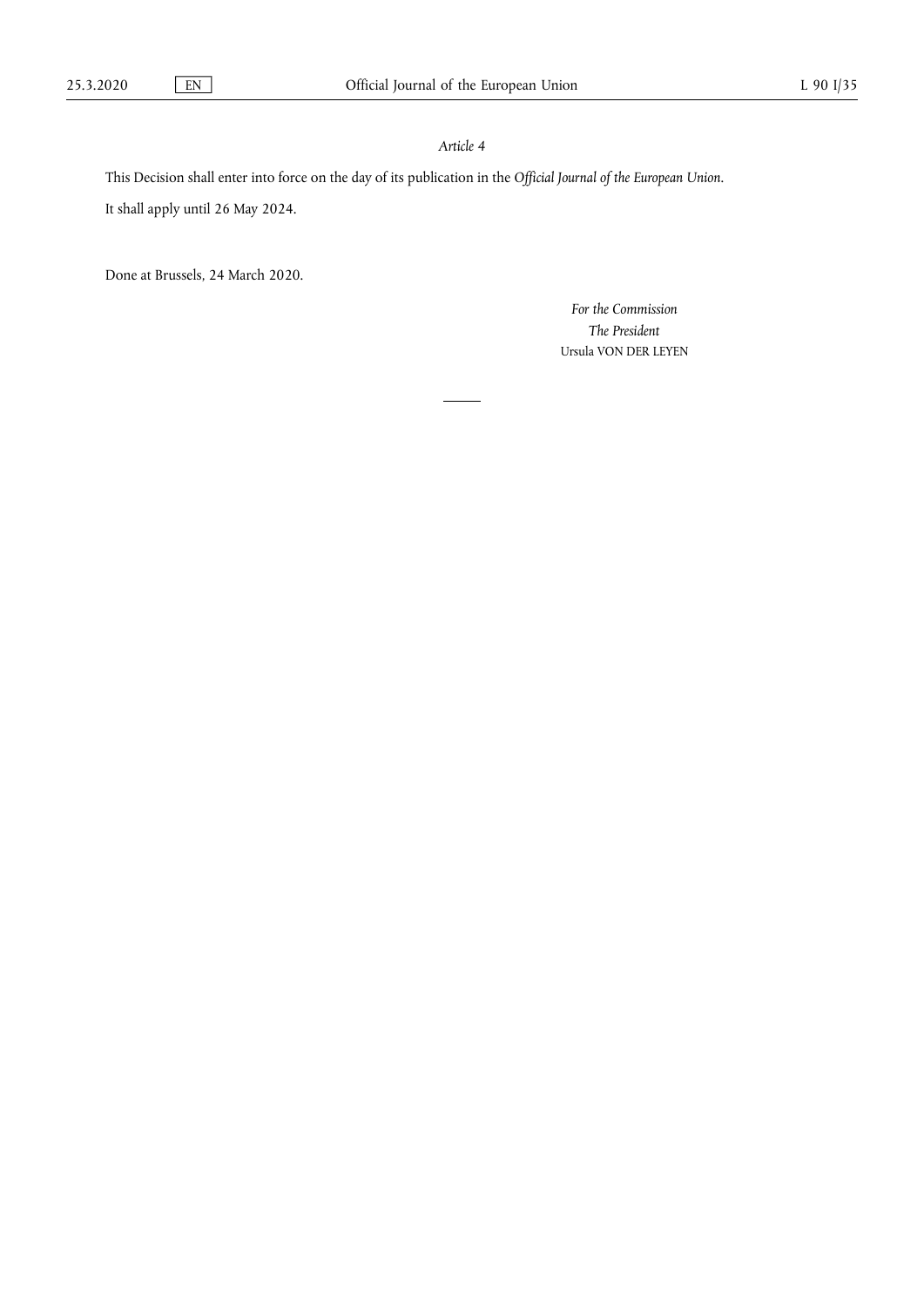## *ANNEX I*

| No  | Reference of the standard                                                                                                                                                                                                                                                 |
|-----|---------------------------------------------------------------------------------------------------------------------------------------------------------------------------------------------------------------------------------------------------------------------------|
| 1.  | EN 556-1:2001<br>Sterilization of medical devices - Requirements for medical devices to be designated "STERILE" - Part 1:<br>Requirements for terminally sterilized medical devices<br>EN 556-1:2001/AC:2006                                                              |
| 2.  | EN 556-2:2015<br>Sterilization of medical devices - Requirements for medical devices to be designated "STERILE" - Part 2:<br>Requirements for aseptically processed medical devices                                                                                       |
| 3.  | EN ISO 11137-1:2015<br>Sterilization of health care products - Radiation - Part 1: Requirements for development, validation and<br>routine control of a sterilization process for medical devices (ISO 11137-1:2006, including Amd 1:2013)<br>EN ISO 11137-1:2015/A2:2019 |
| 4.  | EN ISO 11137-2:2015<br>Sterilization of health care products - Radiation - Part 2: Establishing the sterilization dose (ISO 11137-<br>2:2013                                                                                                                              |
| 5.  | EN ISO 11737-2:2009<br>Sterilization of medical devices - Microbiological methods - Part 2: Tests of sterility performed in the<br>definition, validation and maintenance of a sterilization process (ISO 11737-2:2009)                                                   |
| 6.  | EN 12322:1999<br>In vitro diagnostic medical devices - Culture media for microbiology - Performance criteria for culture<br>media<br>EN 12322:1999/A1:2001                                                                                                                |
| 7.  | EN ISO 13408-1:2015<br>Aseptic processing of health care products - Part 1: General requirements (ISO 13408-1:2008, including<br>Amd 1:2013)                                                                                                                              |
| 8.  | EN ISO 13408-2:2018<br>Aseptic processing of health care products - Part 2: Sterilizing filtration (ISO 13408-2:2018)                                                                                                                                                     |
| 9.  | EN ISO 13408-3:2011<br>Aseptic processing of health care products - Part 3: Lyophilization (ISO 13408-3:2006)                                                                                                                                                             |
| 10. | EN ISO 13408-4:2011<br>Aseptic processing of health care products - Part 4: Clean-in-place technologies (ISO 13408-4:2005)                                                                                                                                                |
| 11. | EN ISO 13408-5:2011<br>Aseptic processing of health care products - Part 5: Sterilization in place (ISO 13408-5:2006)                                                                                                                                                     |
| 12. | EN ISO 13408-6:2011<br>Aseptic processing of health care products - Part 6: Isolator systems (ISO 13408-6:2005)                                                                                                                                                           |
| 13. | EN ISO 13408-7:2015<br>Aseptic processing of health care products - Part 7: Alternative processes for medical devices and<br>combination products (ISO 13408-7:2012)                                                                                                      |
| 14. | EN ISO 13485:2016<br>Medical devices - Quality management systems - Requirements for regulatory purposes (ISO 13485:2016)<br>EN ISO 13485:2016/AC:2018                                                                                                                    |
| 15. | EN 13532:2002<br>General requirements for in vitro diagnostic medical devices for self-testing                                                                                                                                                                            |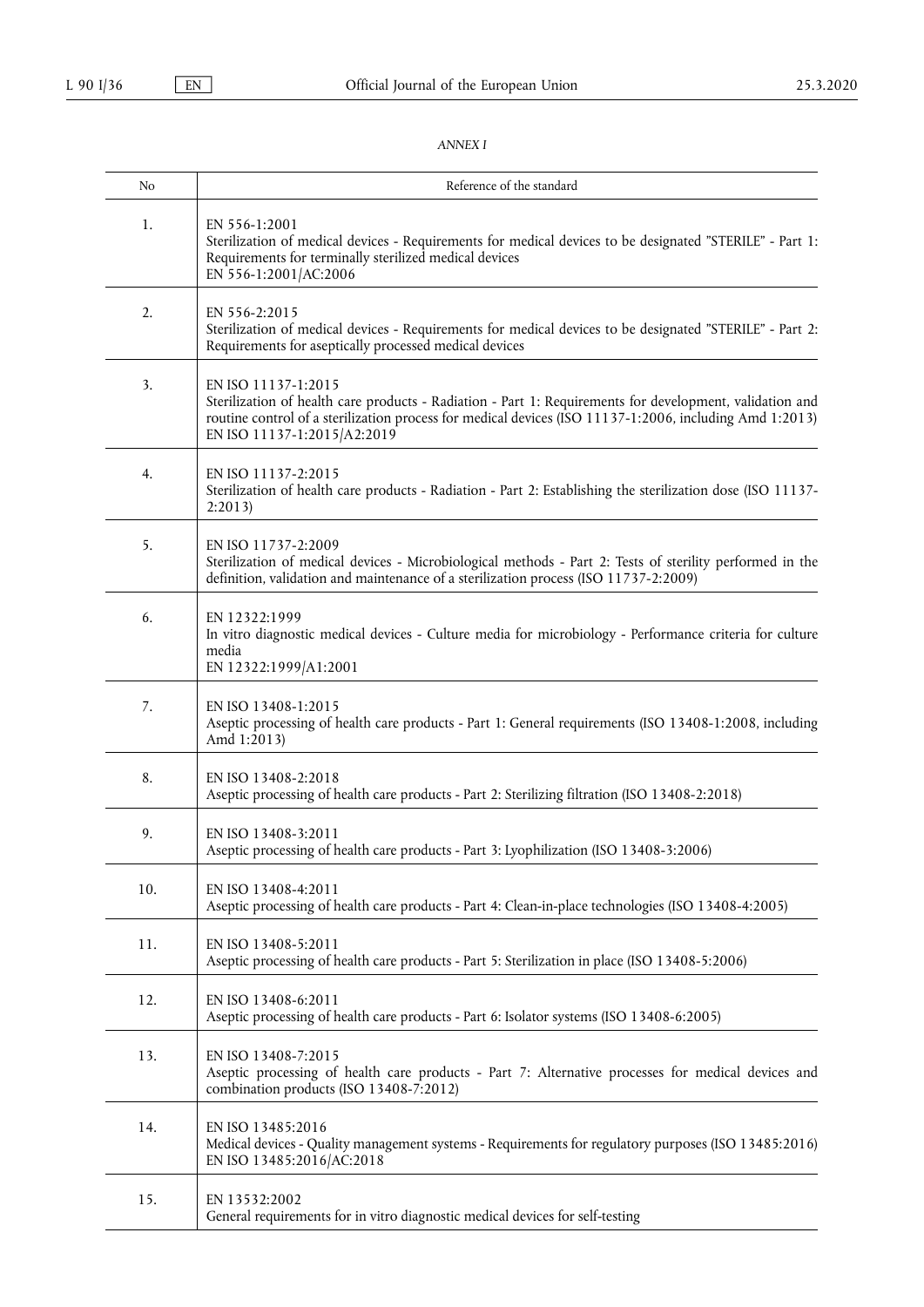| No  | Reference of the standard                                                                                                                                                                                                                               |
|-----|---------------------------------------------------------------------------------------------------------------------------------------------------------------------------------------------------------------------------------------------------------|
| 16. | EN 13612:2002<br>Performance evaluation of in vitro diagnostic medical devices<br>EN 13612:2002/AC:2002                                                                                                                                                 |
| 17. | EN 13641:2002<br>Elimination or reduction of risk of infection related to in vitro diagnostic reagents                                                                                                                                                  |
| 18. | EN 13975:2003<br>Sampling procedures used for acceptance testing of in vitro diagnostic medical devices - Statistical aspects                                                                                                                           |
| 19. | EN 14136:2004<br>Use of external quality assessment schemes in the assessment of the performance of in vitro diagnostic<br>examination procedures                                                                                                       |
| 20. | EN 14254:2004<br>In vitro diagnostic medical devices - Single-use receptacles for the collection of specimens, other than<br>blood, from humans                                                                                                         |
| 21. | EN 14820:2004<br>Single-use containers for human venous blood specimen collection                                                                                                                                                                       |
| 22. | EN ISO 14937:2009<br>Sterilization of health care products - General requirements for characterization of a sterilizing agent and<br>the development, validation and routine control of a sterilization process for medical devices (ISO<br>14937:2009) |
| 23. | EN ISO 14971:2012<br>Medical devices - Application of risk management to medical devices (ISO 14971:2007, Corrected version<br>$2007 - 10 - 01$                                                                                                         |
| 24. | EN ISO 15193:2009<br>In vitro diagnostic medical devices - Measurement of quantities in samples of biological origin -<br>Requirements for content and presentation of reference measurement procedures (ISO 15193:2009)                                |
| 25. | EN ISO 15194:2009<br>In vitro diagnostic medical devices - Measurement of quantities in samples of biological origin -<br>Requirements for certified reference materials and the content of supporting documentation (ISO<br>15194:2009)                |
| 26. | EN ISO 15197:2015<br>In vitro diagnostic test systems - Requirements for blood-glucose monitoring systems for self-testing in<br>managing diabetes mellitus (ISO 15197:2013)                                                                            |
| 27. | EN ISO 15223-1:2016<br>Medical devices - Symbols to be used with medical device labels, labelling and information to be supplied -<br>Part 1: General requirements (ISO 15223-1:2016, Corrected version 2017-03)                                        |
| 28. | EN ISO 17511:2003<br>In vitro diagnostic medical devices - Measurement of quantities in biological samples - Metrological<br>traceability of values assigned to calibrators and control materials (ISO 17511:2003)                                      |
| 29. | EN ISO 18113-1:2011<br>In vitro diagnostic medical devices - Information supplied by the manufacturer (labelling) - Part 1: Terms,<br>definitions and general requirements (ISO 18113-1:2009)                                                           |
| 30. | EN ISO 18113-2:2011<br>In vitro diagnostic medical devices - Information supplied by the manufacturer (labelling) - Part 2: In vitro<br>diagnostic reagents for professional use (ISO 18113-2:2009)                                                     |
| 31. | EN ISO 18113-3:2011<br>In vitro diagnostic medical devices - Information supplied by the manufacturer (labelling) - Part 3: In vitro<br>diagnostic instruments for professional use (ISO 18113-3:2009)                                                  |
| 32. | EN ISO 18113-4:2011<br>In vitro diagnostic medical devices - Information supplied by the manufacturer (labelling) - Part 4: In vitro<br>diagnostic reagents for self-testing (ISO 18113-4:2009)                                                         |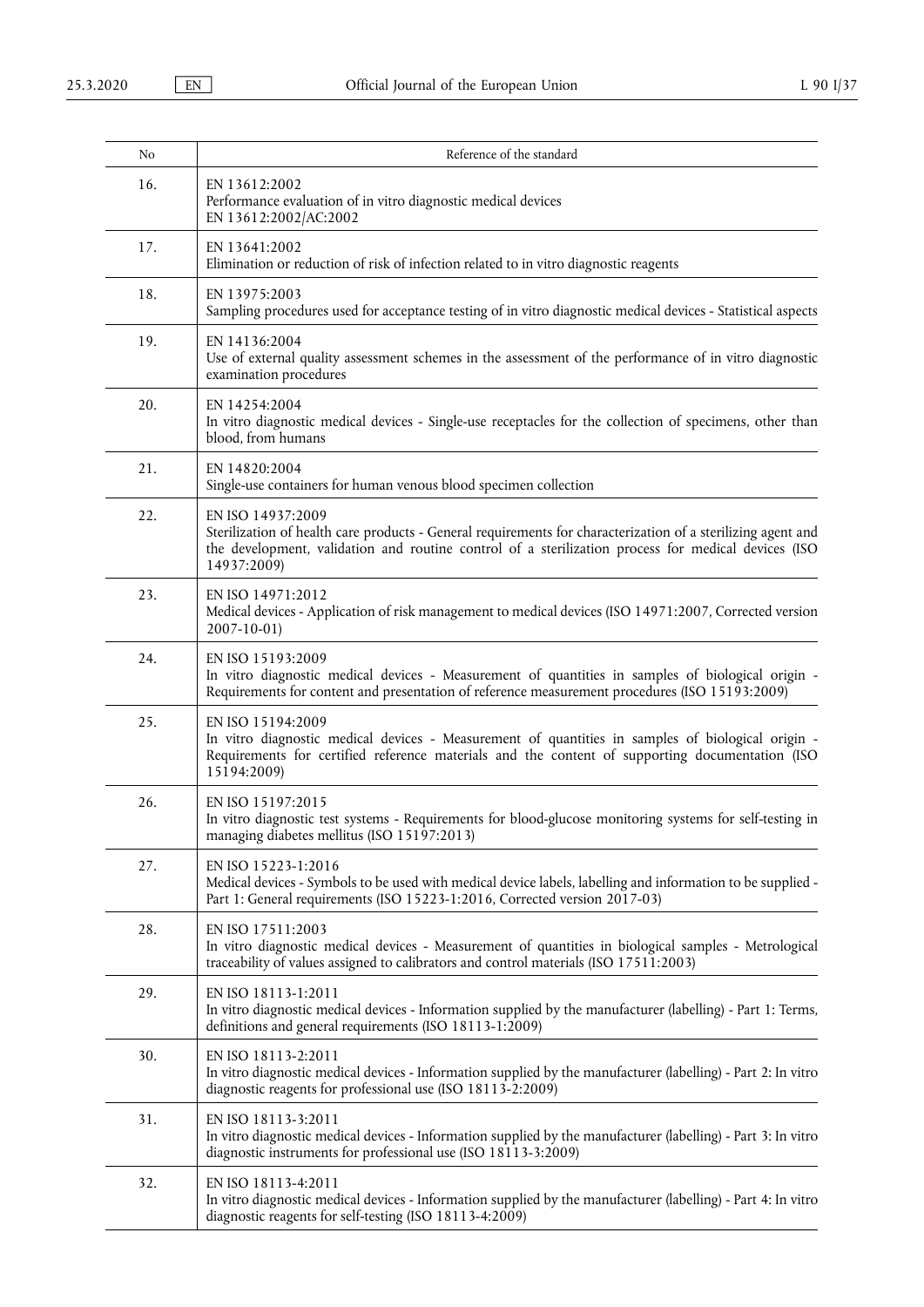| N <sub>o</sub> | Reference of the standard                                                                                                                                                                                                                                                                                                                                                                                  |
|----------------|------------------------------------------------------------------------------------------------------------------------------------------------------------------------------------------------------------------------------------------------------------------------------------------------------------------------------------------------------------------------------------------------------------|
| 33.            | EN ISO 18113-5:2011<br>In vitro diagnostic medical devices - Information supplied by the manufacturer (labelling) - Part 5: In vitro<br>diagnostic instruments for self-testing (ISO 18113-5:2009)                                                                                                                                                                                                         |
| 34.            | EN ISO 18153:2003<br>In vitro diagnostic medical devices - Measurement of quantities in biological samples - Metrological<br>traceability of values for catalytic concentration of enzymes assigned to calibrators and control materials<br>(ISO 18153:2003)                                                                                                                                               |
| 35.            | EN ISO 20776-1:2006<br>Clinical laboratory testing and in vitro diagnostic test systems - Susceptibility testing of infectious agents<br>and evaluation of performance of antimicrobial susceptibility test devices - Part 1: Reference method for<br>testing the in vitro activity of antimicrobial agents against rapidly growing aerobic bacteria involved in<br>infectious diseases (ISO 20776-1:2006) |
| 36.            | EN ISO 23640:2015<br>In vitro diagnostic medical devices - Evaluation of stability of in vitro diagnostic reagents (ISO<br>23640:2011)                                                                                                                                                                                                                                                                     |
| 37.            | EN ISO 25424:2019<br>Sterilization of health care products - Low temperature steam and formaldehyde - Requirements for<br>development, validation and routine control of a sterilization process for medical devices (ISO<br>25424:2018)                                                                                                                                                                   |
| 38.            | EN 61010-2-101:2002<br>Safety requirements for electrical equipment for measurement, control, and laboratory use - Part 2-101:<br>Particular requirements for in vitro diagnostic (IVD) medical equipment                                                                                                                                                                                                  |
| 39.            | EN 61326-2-6:2006<br>Electrical equipment for measurement, control and laboratory use - EMC requirements - Part 2-6:<br>Particular requirements - In vitro diagnostic (IVD) medical equipment                                                                                                                                                                                                              |
| 40.            | EN 62304:2006<br>Medical device software - Software life-cycle processes (IEC 62304:2006)<br>EN 62304:2006/AC:2008                                                                                                                                                                                                                                                                                         |
| 41.            | EN 62366:2008<br>Medical devices - Application of usability engineering to medical devices                                                                                                                                                                                                                                                                                                                 |